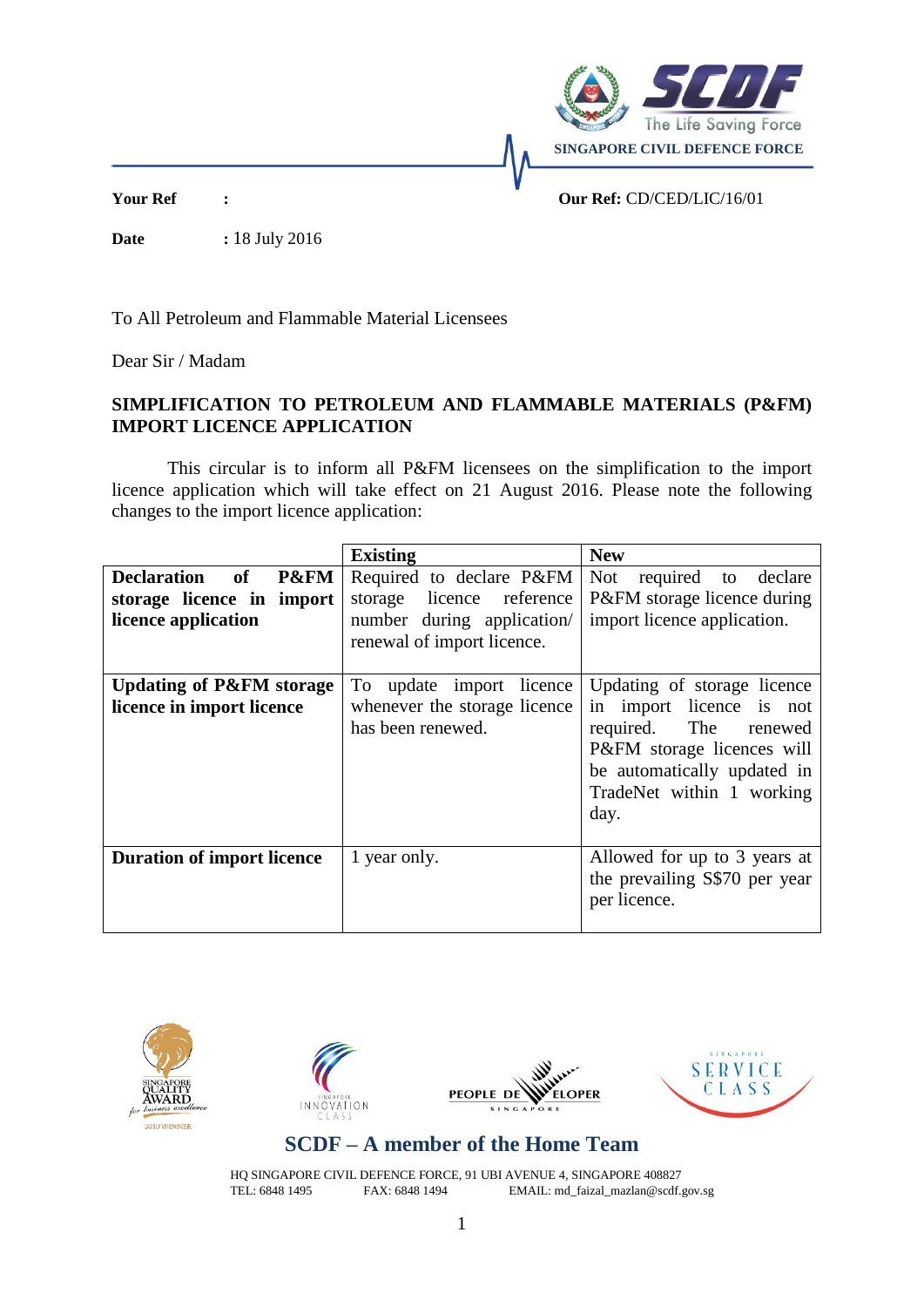2 There will be no changes to the Cargo Clearance Permit (CCP) applications in TradeNet. Please be reminded that for the import of P&FM above exemption quantities, valid P&FM import and storage licences are required in CCP applications. Importers are permitted to use any authorised and valid P&FM storage licence. For importers using 3<sup>rd</sup> party licensed storage premises, please obtain the necessary authorization and valid licences from your storage premises. This has been included as a new condition under the issued Import Licence. The updated conditions for the Import Licence are attached in Annex A for your reference.

3 Under the Fire Safety Act, Section 35A, please be reminded that the import of P&FM shall be in accordance with the provisions of his licence and with every condition specified therein. The use of unauthorized licences will render the importer liable for prosecution.

4 In addition, please note that storage licence holders will be periodically notified via email whenever their valid P&FM storage licences are used in CCP applications in TradeNet. This will enhance security and fire safety requirements of licensed storage premises.

5 Should you have any enquiries, please feel free to contact:

- i) CPT Muhammad Faizal @ 68481495 or email at [md\\_faizal\\_mazlan@scdf.gov.sg](mailto:md_faizal_mazlan@scdf.gov.sg)
- ii) Mr Mahaintharan @ 68481429 or email at  $k$  mahaintharan @ scdf.gov.sg
- iii) Mr Muhathir @ 68481442 or email at [Muhathir\\_mohamad@scdf.gov.sg](mailto:Muhathir_mohamad@scdf.gov.sg)

Yours faithfully,

CPT Muhammad Faizal bin Mazlan Central Enforcement Department for Commissioner Singapore Civil Defence Force









## **SCDF – A member of the Home Team**

HQ SINGAPORE CIVIL DEFENCE FORCE, 91 UBI AVENUE 4, SINGAPORE 408827 TEL: 6848 1495 FAX: 6848 1494 EMAIL: md\_faizal\_mazlan@scdf.gov.sg